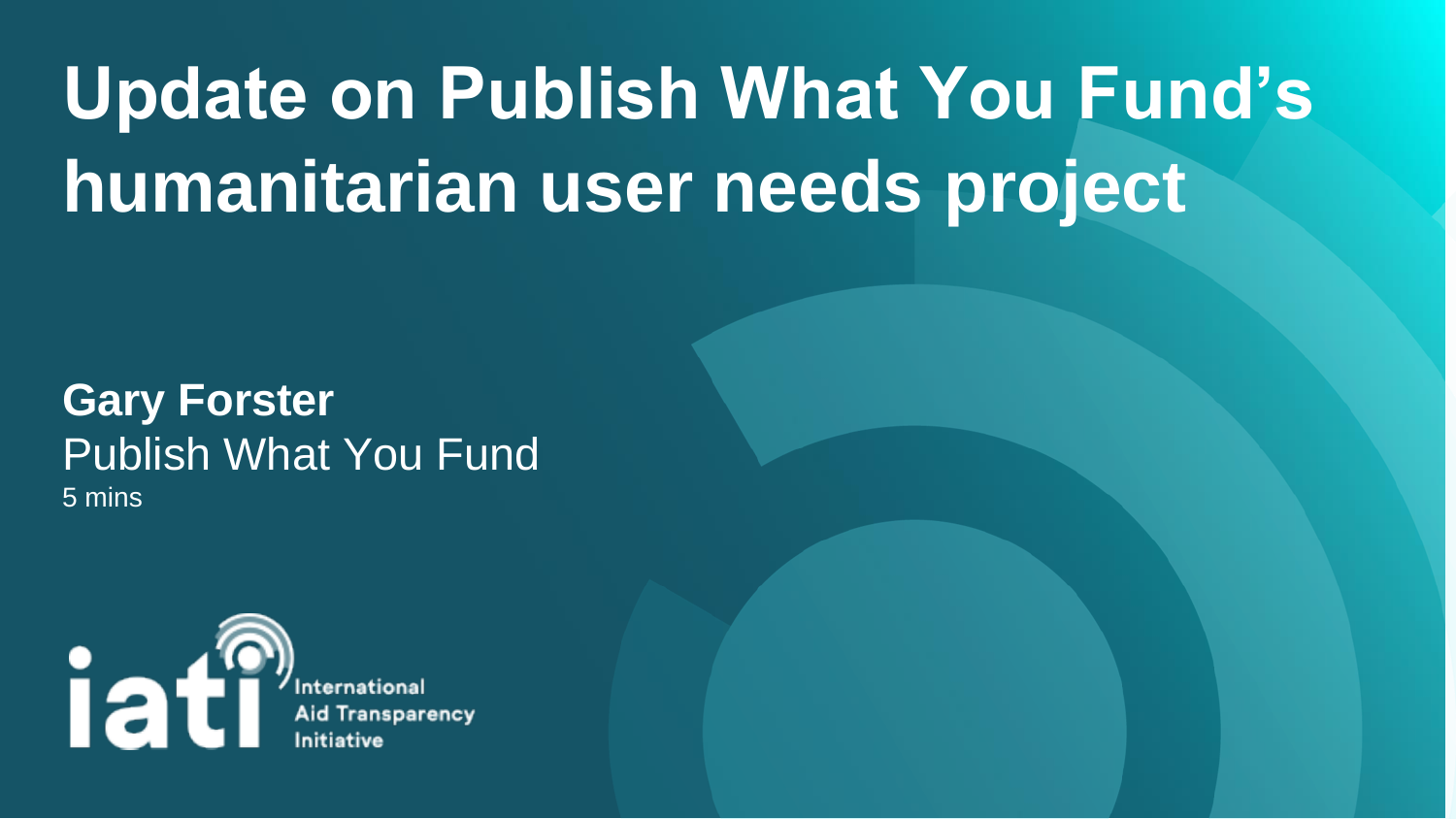# From the Ground Up: taking a needs based approach to humanitarian transparency



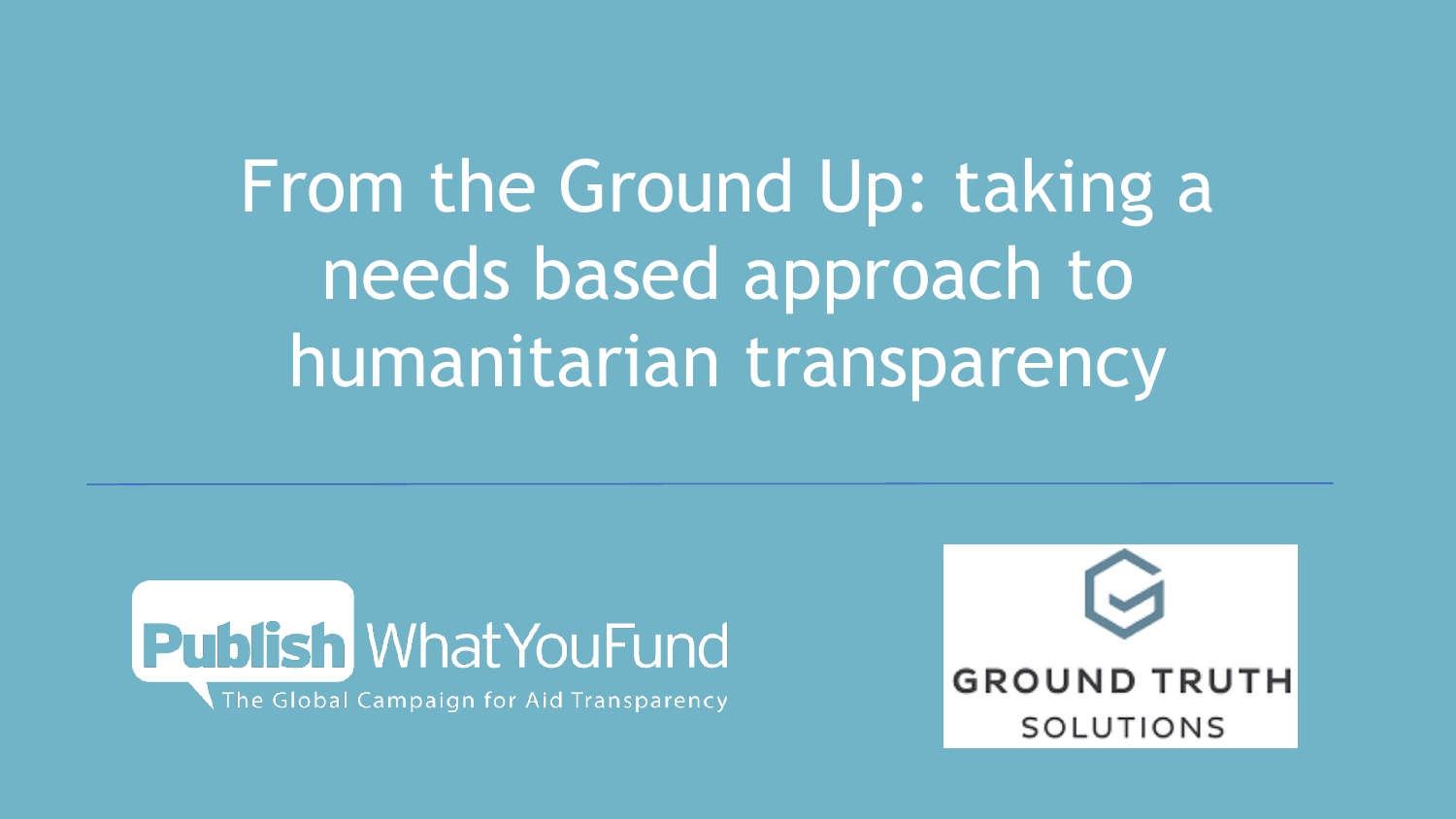### Publish What You Fund and Ground Truth Solutions



*The Global Campaign for aid and development transparency.*



#### **GROUND TRUTH** SOLUTIONS

*Aims to make Perceptions of affected people the driver of humanitarian effectiveness*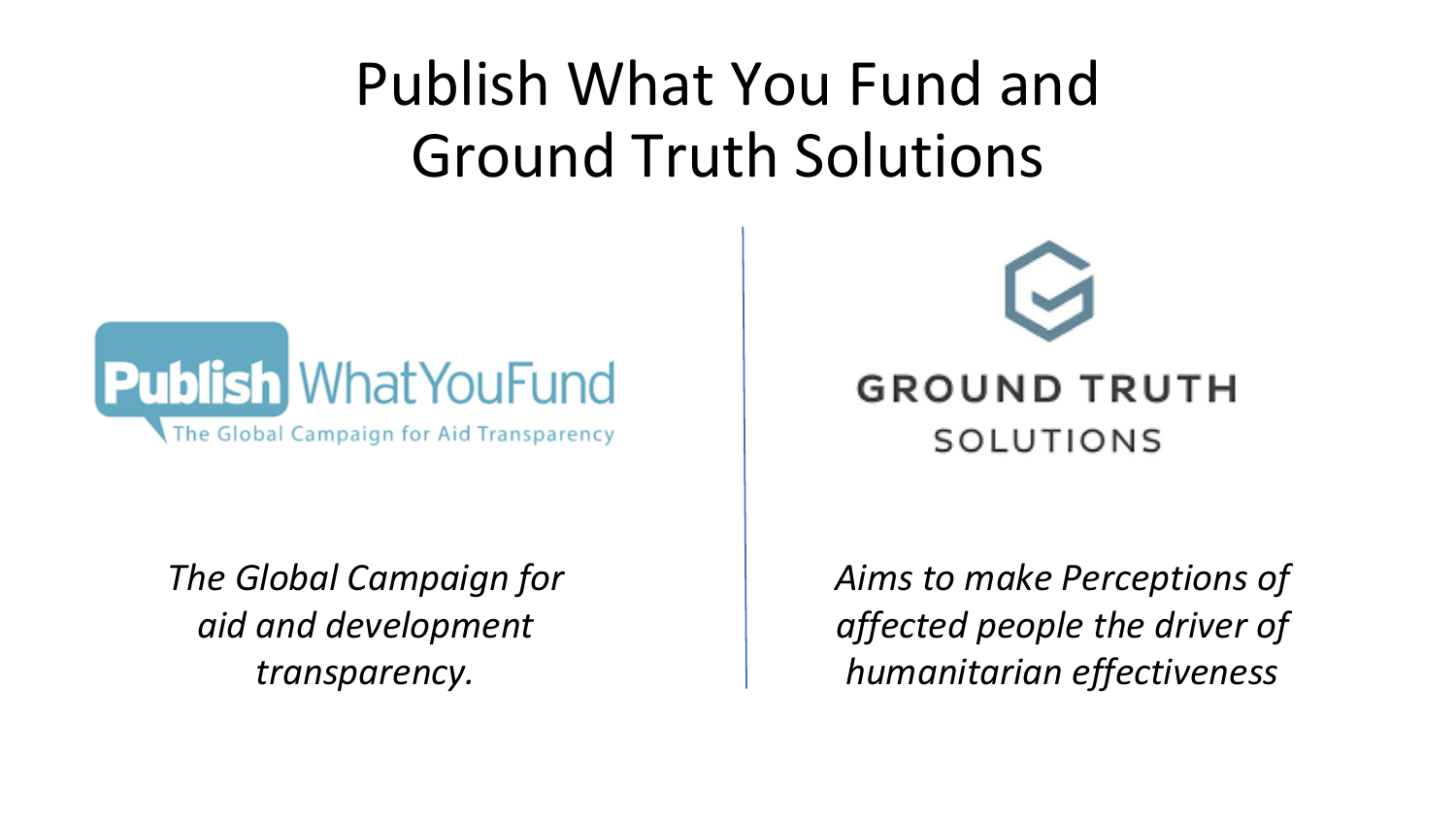## Project Overview

- Work-stream 1 of the Grand Bargain is for greater transparency
- Commitment 4 under this work-stream is to "support the capacity of all partners to access and publish data"
- This is a 12 month programme, with two country deep dives, aiming to inform the current Grand Bargain effort





Government of the Netherlands



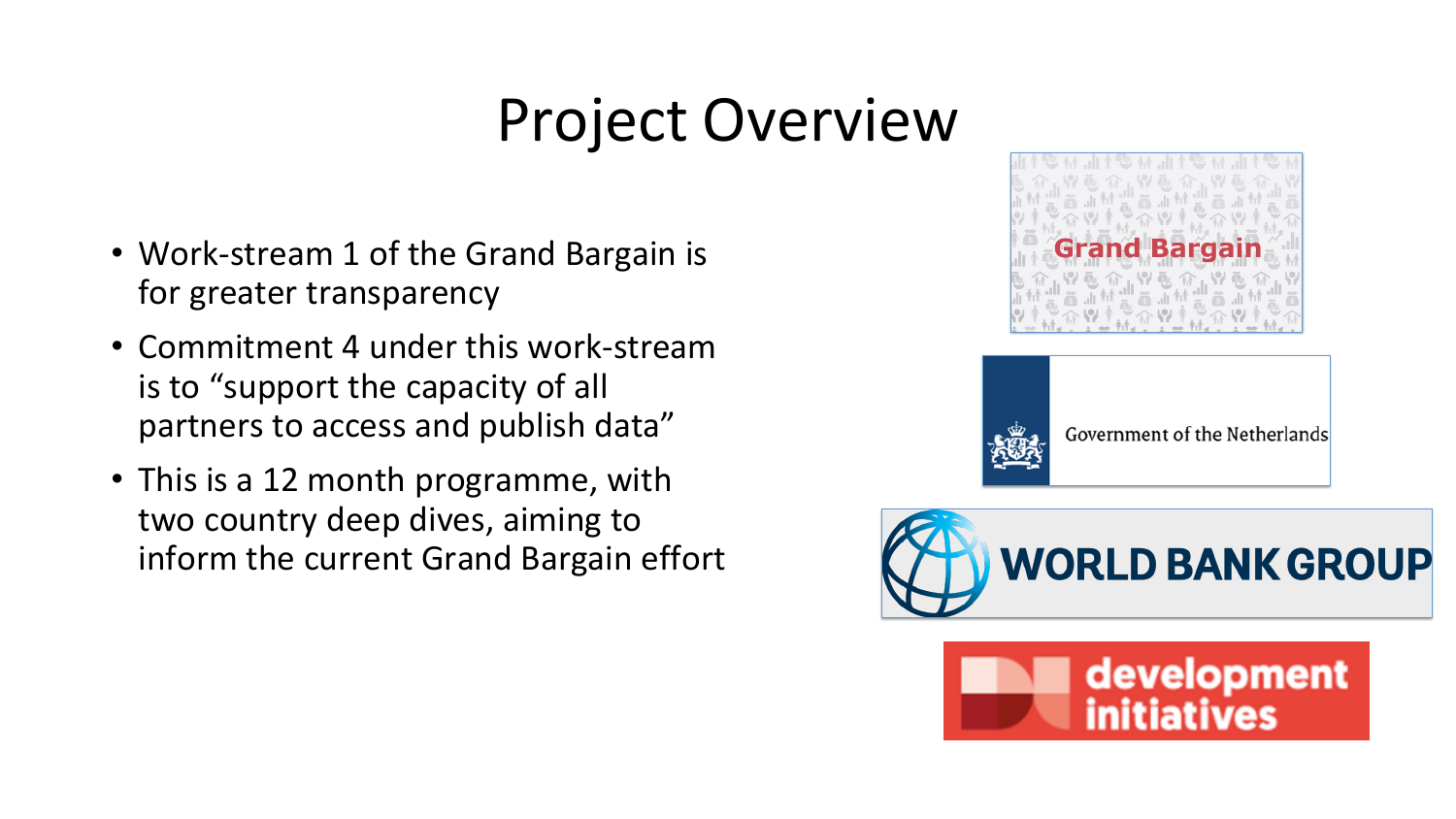## Project Objectives

- To increase understanding of the information needs and challenges of humanitarian actors on-the-ground
- To identify existing open data standards, platforms and tools, and assess their accessibility
- To identify possible improvements to open data standards, platforms and tools to better provide the information needed and in a way that makes it accessible to these actors.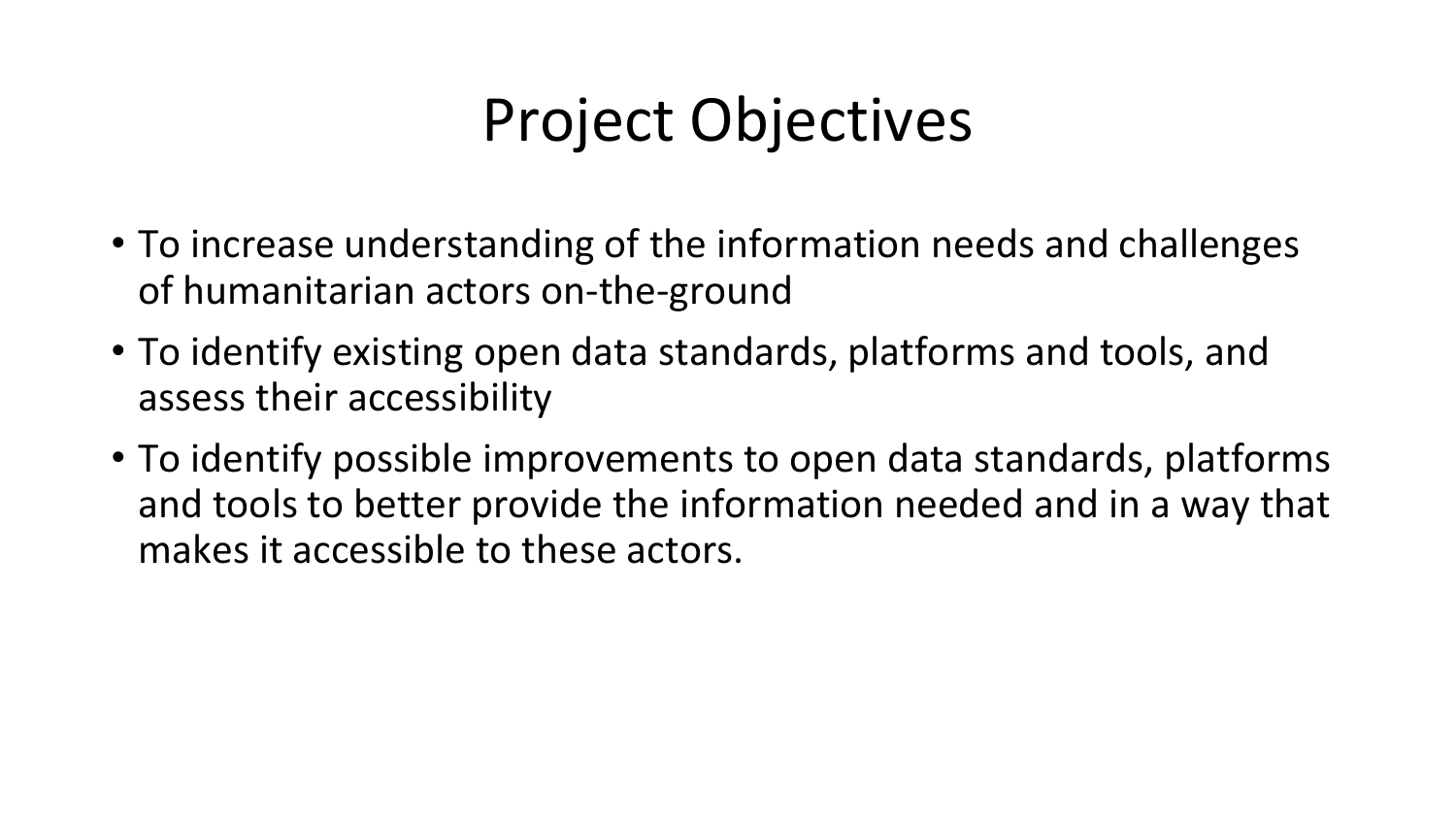## Project Stages

- 
- 
- 
- 
- 
- 
- 
- 
- 
- 
- Aug 2019 Iraq Field Trip
- Sept 2019 Bangladesh Field Trip
- Nov 2019 Report Production
- Jan 2020 Dissemination of findings

• Feb 2019 Project inception, methodology development, country selection • April 2019 Desk analysis, literature review, preliminary phone calls • June 2019 Online survey - 109 responses from Iraq, 78 from Bangladesh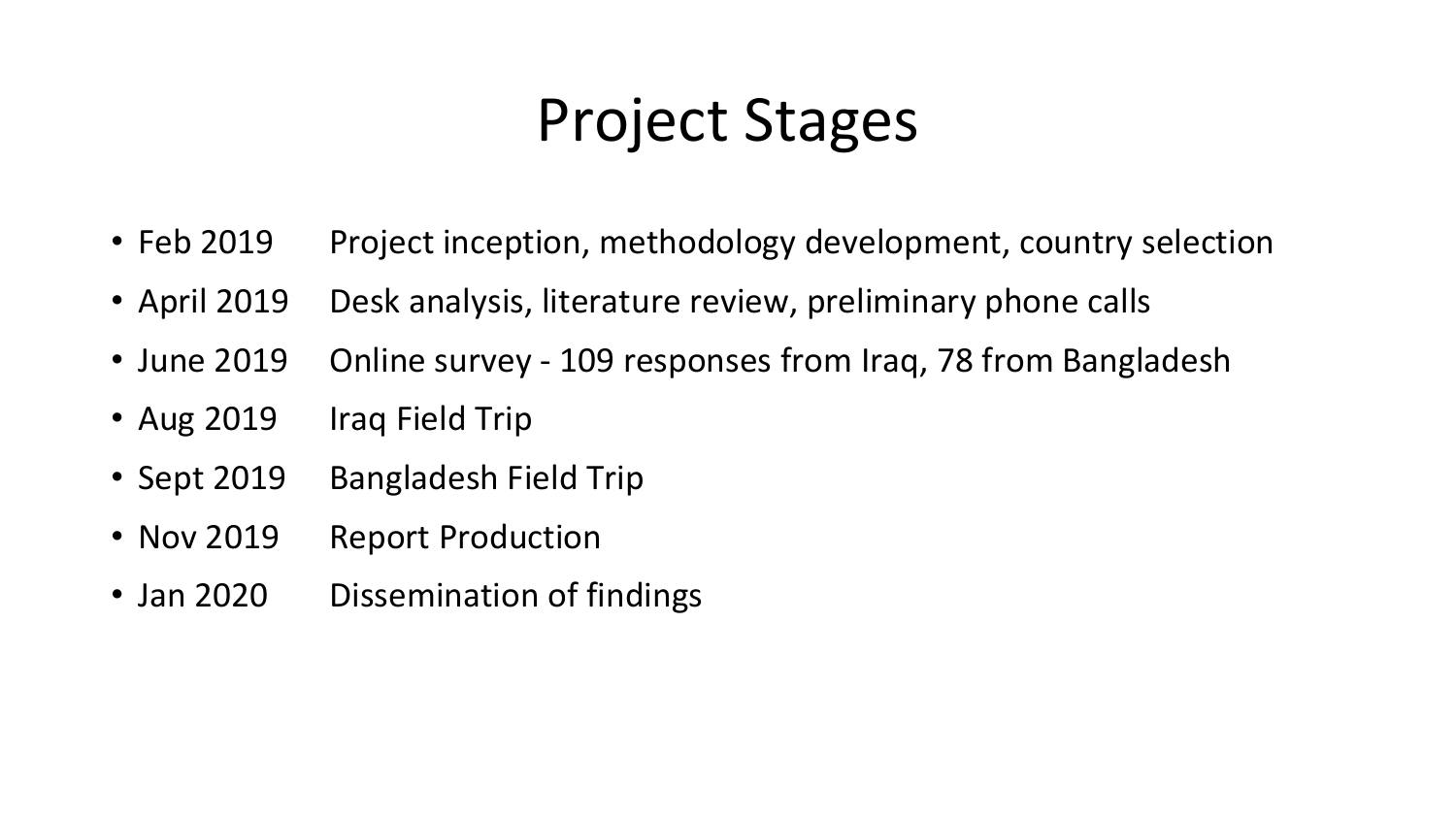#### reliefweb

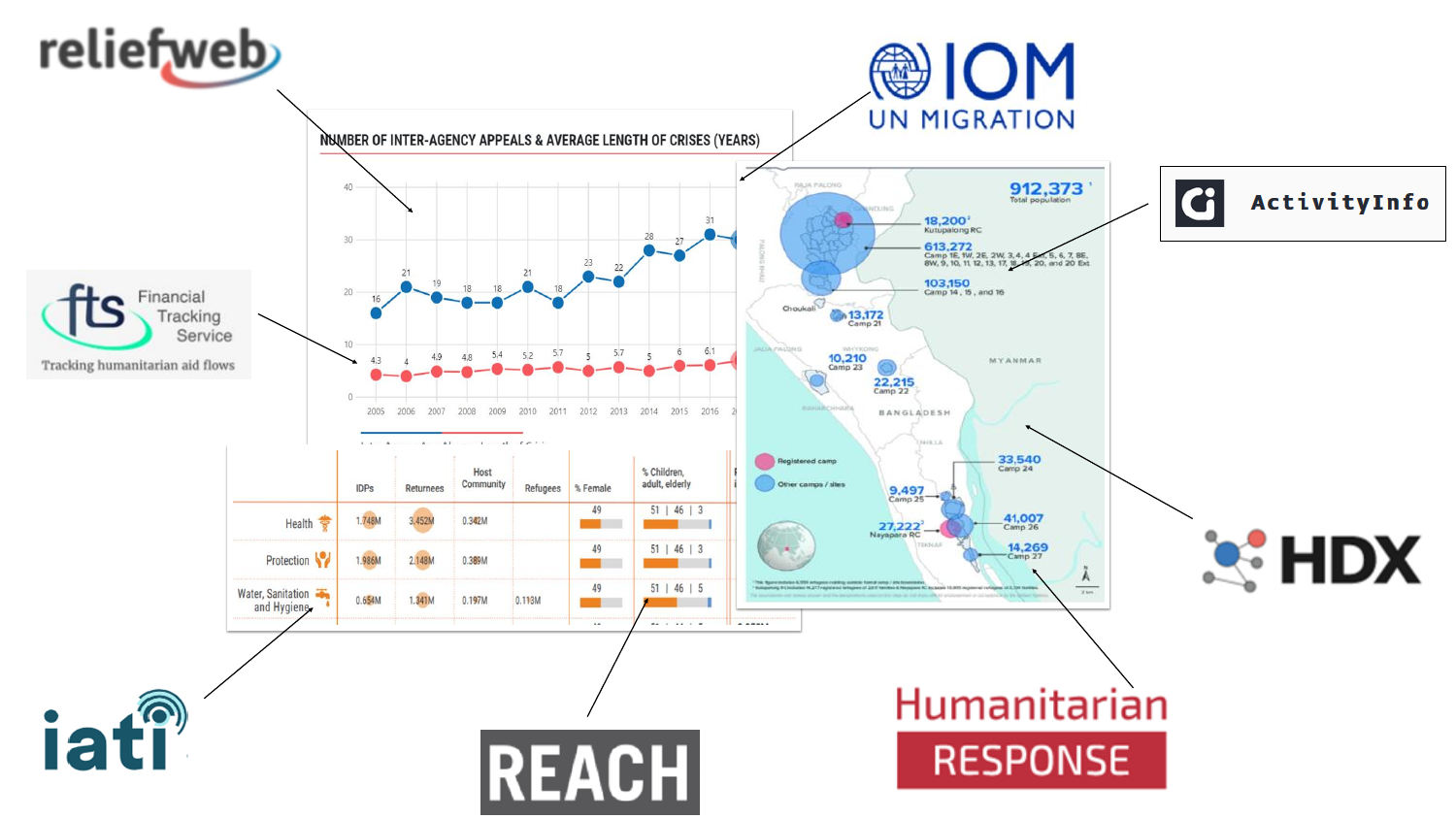### Emerging Themes

- The main emerging themes are:
	- Management information is key where are beneficiaries, what services do they need, who is already helping them?
	- Data access challenges for local NGOs
	- Lack of trust in the data that is published
	- Do No Harm principle and data sensitivity
	- The humanitarian-development nexus